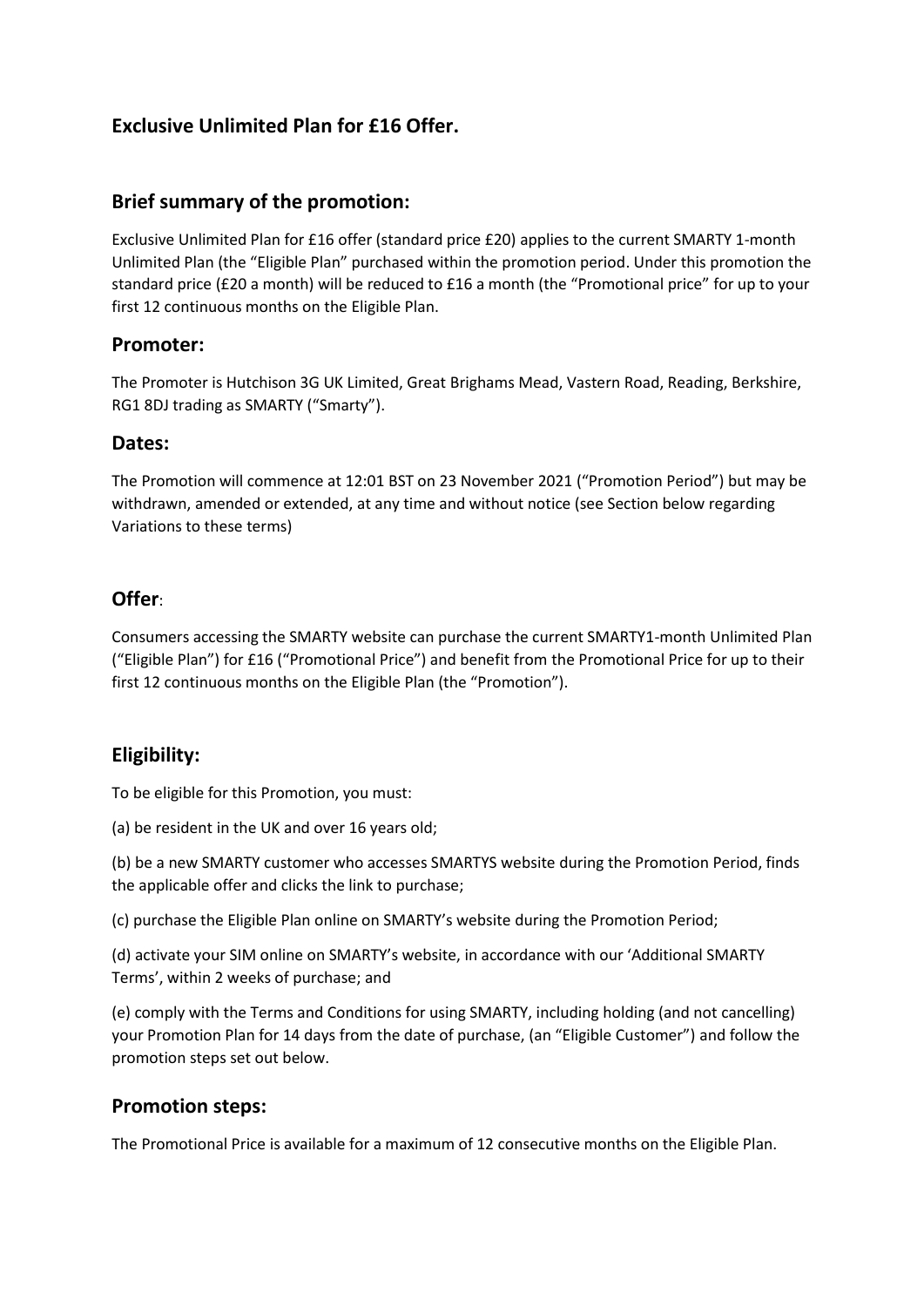To receive the Promotional Price for the maximum 12 months, following purchase and SIM activation Eligible Customers must:

(a) set up their account to auto-renew (or alternatively manually renew their Eligible Plan within 12 hours of their pre-paid billing cycle end date); and

(b) remain on the Eligible Plan for 12 consecutive months from the date of SIM activation.

This Promotion will only be available to Eligible Customers for so long as SMARTY offers the Eligible Plan in its current form. SMARTY reserves the right to withdraw the Eligible Plan at any time in future at its discretion.

Eligible Plan sold at full price between 13 July 2021 to 01 November 2021.

If you change to another plan or have a break in your subscription of the Eligible Plan at any time after your initial purchase of the Eligible Plan, you will no longer be eligible for this Promotion.

You will only receive the Promotional Price for the months before this change or break and not for the next month or any subsequent month. A break in subscription includes where you do not autorenew or you fail to manually renew your account every month within 12 hours of your current Eligible Plan's end date.

The discounted month covers only the Monthly Charge for the Unlimited data plan and not any other charges (including without limitation Out of Bundle Service charges, additional service charges, account administration fees, fees for connection and re-connection and any costs incurred in collecting outstanding payments).

The offer is not available in conjunction with any other promotional offers or discounts. The link may be used once only and is linked to the email address associated with your SMARTY dashboard.

## **General:**

The Promotion is not transferable, and no cash alternative will be offered.

We cannot accept responsibility for lost entries, corrupted or delayed in transmission. Under no circumstances will we (or our parent, subsidiaries and affiliated companies) be liable (Unless such liability cannot be lawfully excluded) for any losses, damages, costs or expenses arising from or in any way connected with any errors, defects, interruptions, malfunctions or delays in the Offer and we exclude liability, to the fullest extent permitted by law, for any loss or damage caused to you arising out of this offer.

Information that Eligible Customers supply to Smarty when entering the Promotion will be used only in accordance with these terms and conditions, SMARTY'S online Privacy Policy (see SMARTY-Online-Privacy-Policy.pdf) and SMARTY's Privacy Notice contained in section 12 of the Terms and Conditions governing the use of SMARTY's Services – See SMARTY-TermsAnd-Conditions.pdf.

The purchase of an Eligible Plan during the Promotion Period signifies the Eligible Customer's acceptance of the Promotion's terms and conditions.

These terms and conditions shall be governed by and construed in accordance with the laws of England and Wales and subject to the exclusive jurisdiction of the courts of England and Wales.